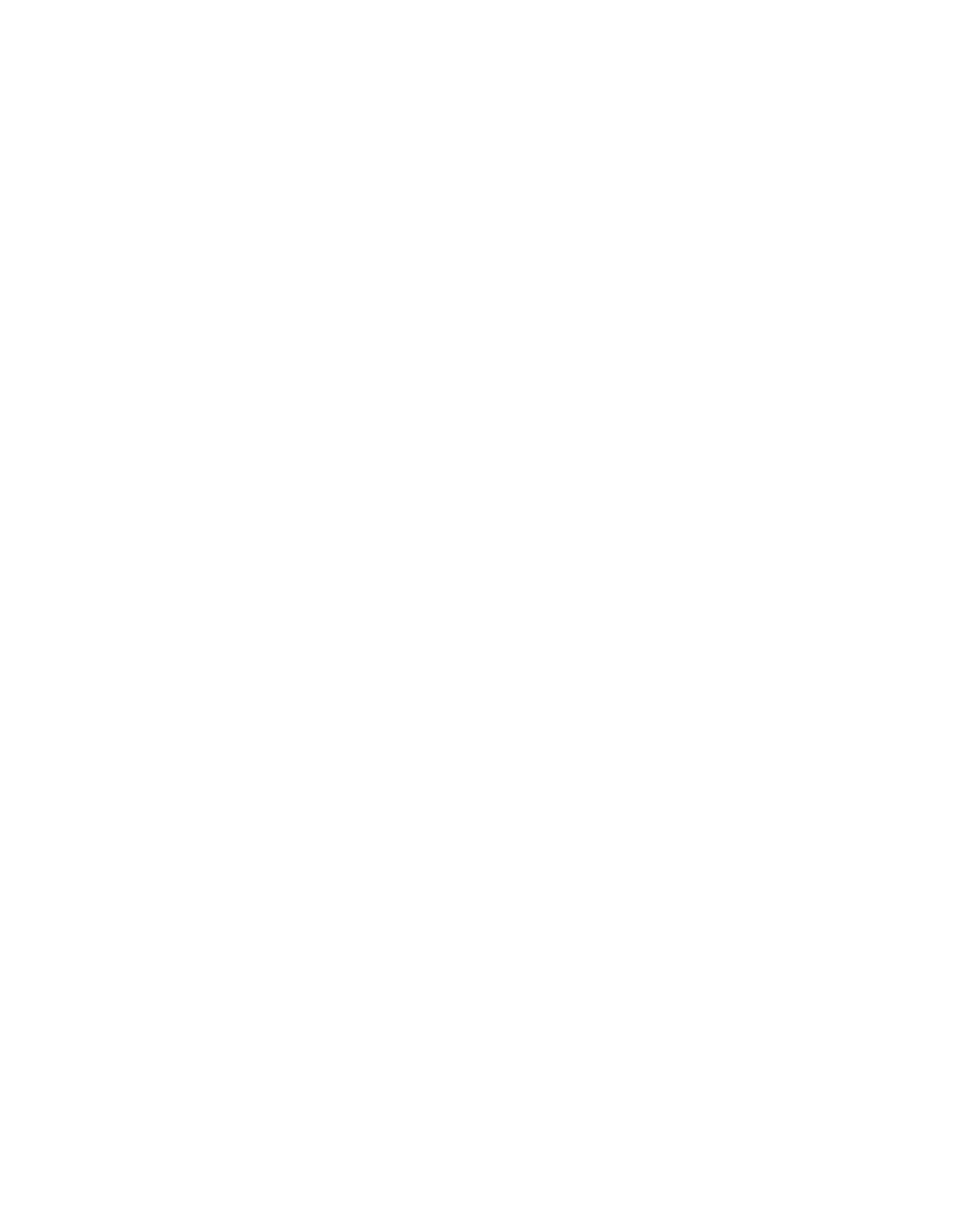### **BURKE, Justice.**

 $\overline{a}$ 

[¶1] Appellant, Donna Marie Rodriguez, challenges the district court's order revoking her probation and imposing the original prison sentence. She contends that her plea admitting the State's allegations was obtained in violation of her right to counsel. We find that Ms. Rodriguez was not properly advised of her right to be represented by an attorney, and that she did not voluntarily, knowingly, and intelligently waive her right to counsel. We reverse and remand for further proceedings.

## *ISSUE*

[¶2] Did Ms. Rodriguez waive her right to be represented by counsel during her probation revocation proceedings?

## *FACTS*

[¶3] Ms. Rodriguez was charged with accessory after the fact to escape in violation of Wyo. Stat. Ann.  $\S$  6-5-202 (LexisNexis 2007).<sup>1</sup> Counsel was appointed to represent her. She pled guilty pursuant to a plea agreement. The district court sentenced her to two to three years of incarceration but suspended that sentence and placed Ms. Rodriguez on probation.

[¶4] Approximately eight months later, the State filed a petition to revoke her probation. A bench warrant was issued and Ms. Rodriguez was arrested on May 7, 2009. An initial hearing was held before the district court on May 11, 2009. At that hearing, Ms. Rodriguez admitted the allegations in the petition. The court revoked her probation and orally imposed the original two to three year prison sentence. Ms. Rodriguez was not represented by counsel at that hearing.

[¶5] On May 14, 2009, the State filed a Request for Sentencing Hearing and counsel was subsequently appointed to represent Ms. Rodriguez. She then filed a Motion to Withdraw Admission to Probation Revocation, asserting that the plea had been obtained in violation of her right to counsel. The district court held a hearing addressing both the motion to withdraw and the State's sentencing request on June 17, 2009. At the conclusion of the hearing, the district court denied the motion to withdraw the plea and imposed the original sentence. A Sentence Order was entered on July 10, 2009 and the Order Denying Defendant's Motion to Withdraw Admission to Probation Revocation was

<sup>&</sup>lt;sup>1</sup> Wyo. Stat. Ann. § 6-5-202(a) states: "A person is an accessory after the fact if, with intent to hinder, delay or prevent the discovery, detection, apprehension, prosecution, detention, conviction or punishment of another for the commission of a crime, he renders assistance to the person."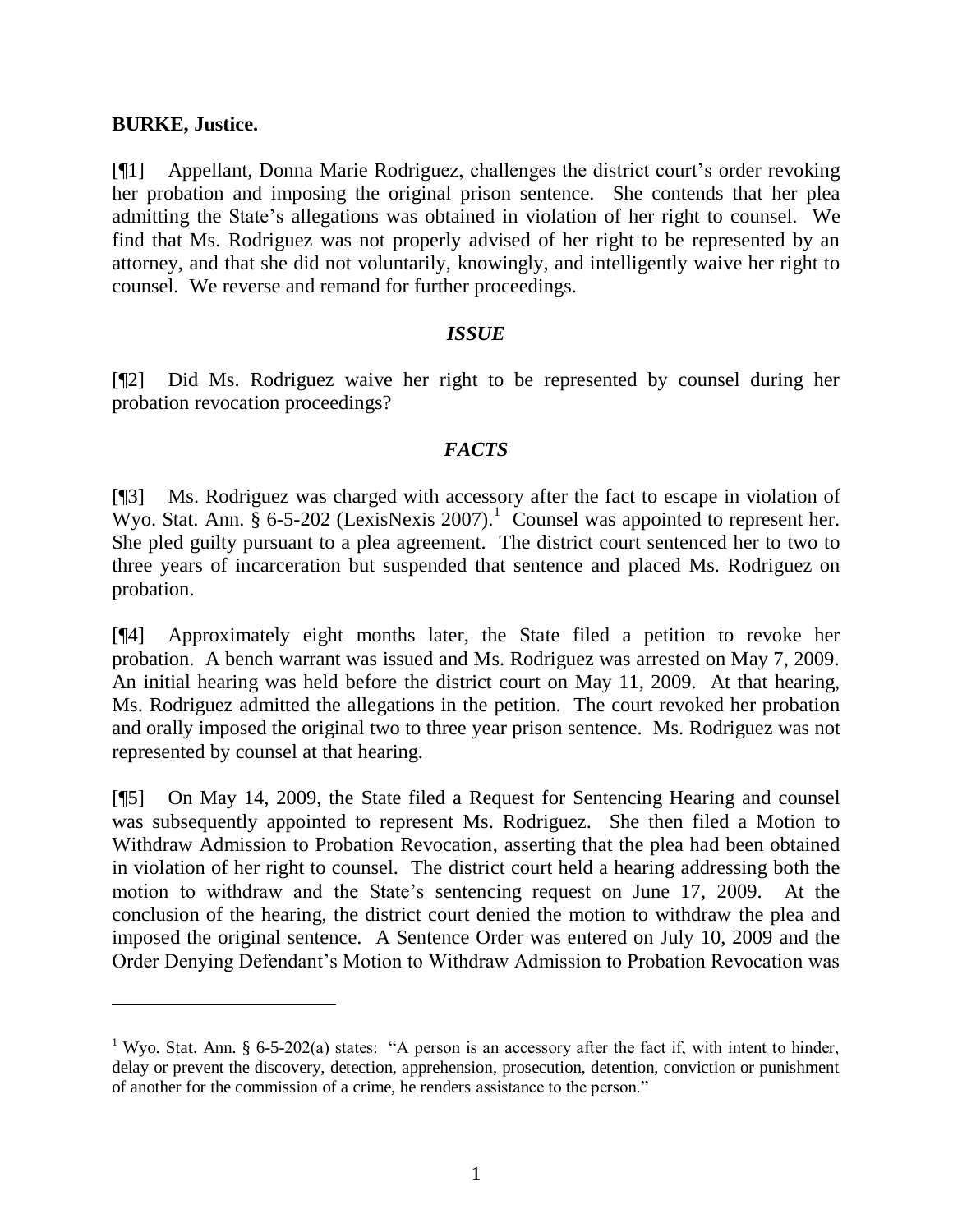entered on July 15, 2009. Ms. Rodriguez filed a timely appeal.

## *STANDARD OF REVIEW*

[¶6] Whether an individual has been denied the right to counsel is a constitutional issue that we review *de novo*. *Wilkie v. State*, 2002 WY 164, ¶ 4, 56 P.3d 1023, 1024 (Wyo. 2002).

## *DISCUSSION*

[¶7] The State contends that Ms. Rodriguez "was advised of her right to counsel, voluntarily waived that right, and chose to admit the allegations against her without the assistance of counsel." Ms. Rodriguez disagrees.

[¶8] The right to counsel in probation revocation proceedings is specifically provided for in the Wyoming Rules of Criminal Procedure:

> Any probationer … who is alleged to have violated the terms of a probation order, for which violation incarceration is provided by law, and who is financially unable to obtain adequate representation is entitled to appointed counsel if, after being informed of the right, requests that counsel be appointed to represent him/her.

W.R.Cr.P. 44(a)(2). We have also recognized that appointment of counsel for probationers who cannot afford an attorney is constitutionally protected. *Pearl v. State*, 996 P.2d 688, 689 (Wyo. 2000).<sup>2</sup>

[¶9] When a probationer is arrested on a bench warrant, as was Ms. Rodriguez, the probationer must "be taken before a judicial officer without unnecessary delay."

It is undisputed that Ms. Rodriguez financially qualified for appointment of counsel.

 $\overline{a}$ 

<sup>&</sup>lt;sup>2</sup> Additionally, the district court is required by statute to determine whether an individual qualifies for appointed counsel during probation revocations. Wyo. Stat. Ann. § 7-6-106(a) provides:

The determination of whether a person … is a needy person shall be deferred until his first appearance in court. … Thereafter, the court shall determine, with respect to each proceeding, whether he is a needy person. For purposes of this section, an appeal, probation revocation or proceeding to correct or modify a sentence is a separate proceeding. The determination of need shall be based on a separate application submitted at the time of each proceeding.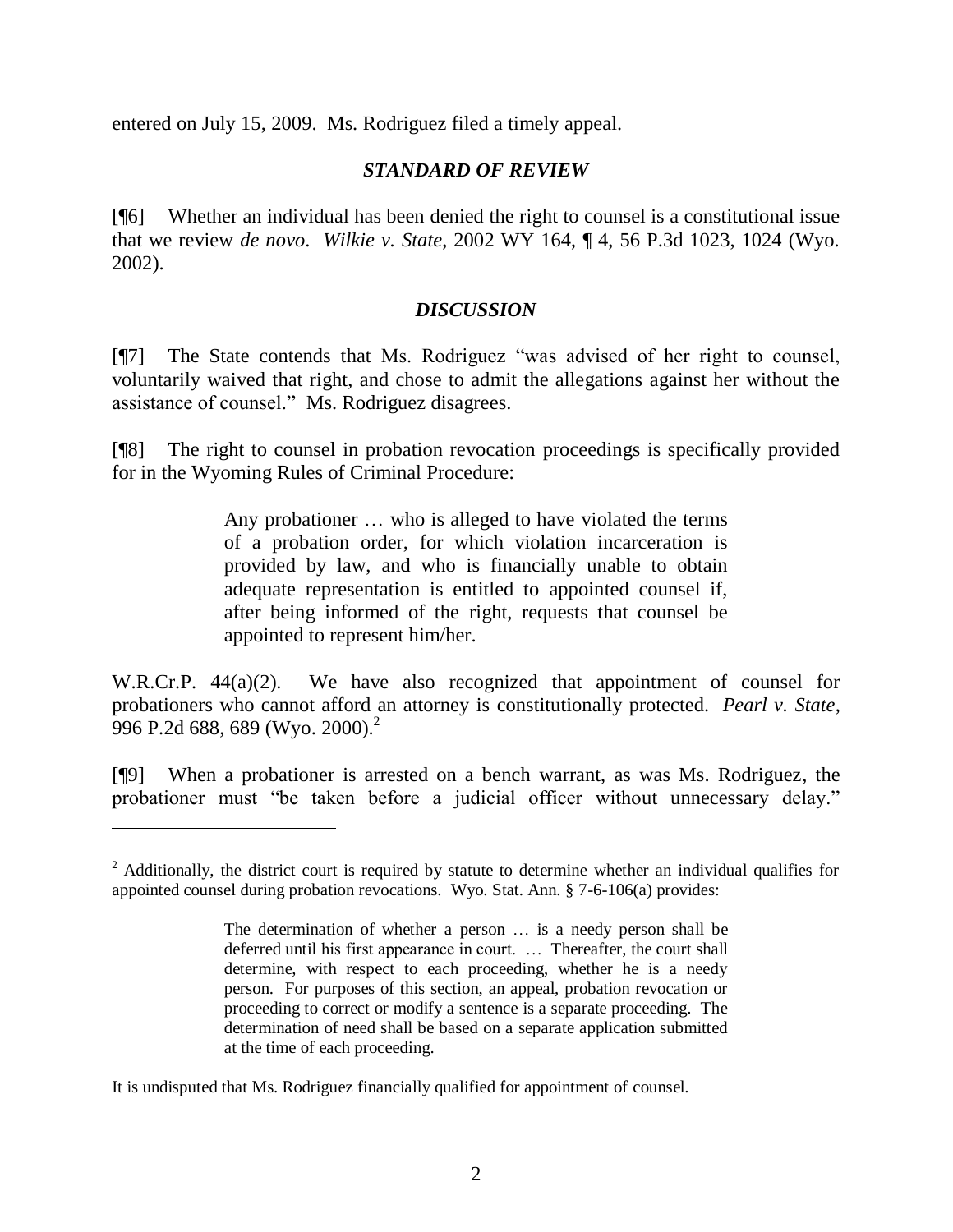W.R.Cr.P. 39(a)(2). At the initial appearance, the probationer must be advised of her right to counsel:

> (3) Advice to Probationer.—At the probationer's first appearance before the court, the court shall advise the probationer of the allegations of the petition for revocation and of the contents of any affidavits and shall further advise the probationer:

> > (A) Of the probationer's right to retain counsel and, where applicable, the right to appointed counsel[.]

W.R.Cr.P. 39(a)(3)(A). There is no requirement that the initial appearance be held before the same judicial officer who imposed the original sentence. Often, in a felony case, the initial appearance will be held before a circuit judge and subsequent revocation proceedings, including the plea, evidentiary hearing, and disposition, will be held in district court. In this case, the initial hearing, plea, and disposition all occurred in front of the district court at the May 11, 2009 hearing. We must determine if Ms. Rodriguez validly waived her right to counsel at that hearing.

[¶10] In deciding whether the right to counsel has been waived, "we indulge every reasonable presumption against waiver." *Bolin v. State*, 2006 WY 77, ¶ 31, 137 P.3d 136, 146 (Wyo. 2006). We review the record as a whole to determine if the right to counsel has been voluntarily, knowingly, and intelligently waived. *Trujillo v. State*, 2 P.3d 567, 571 (Wyo. 2000). A defendant must "know" of her right to counsel before she can voluntarily waive that right. *Nelson v. State*, 934 P.2d 1238, 1241 (Wyo. 1997).

[¶11] The district court's entire discussion with Ms. Rodriguez concerning her right to counsel occurred during the following exchange:

> THE COURT: Ms. Rodriguez, have you received copies of both Petitions to Revoke your probation?

[Ms. Rodriguez]: Yes, Your Honor.

[Q]: Okay. So do you fully understand what you've been what the allegations are?

[A]: Yes, sir.

[Q]: Okay. You are entitled to a hearing, not a jury trial, but a hearing before the Court, a bench trial. The State has to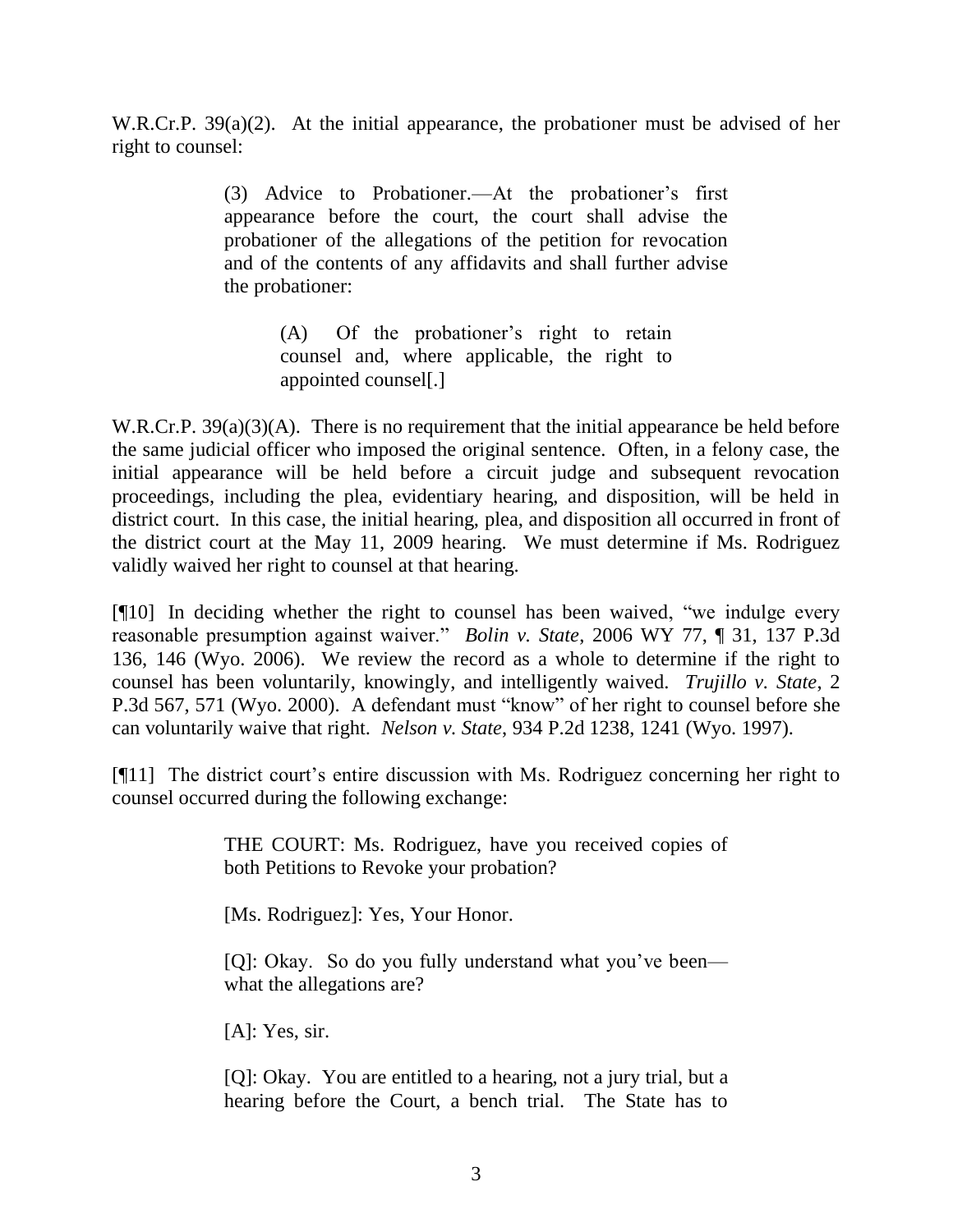prove at that time by a preponderance of the evidence these allegations. That's a different standard than the original criminal charges which would be beyond a reasonable doubt. Preponderance of the evidence means a little more than not.

*You are entitled to be represented at that hearing if you wish. So have you thought about that and decided whether or not you want to have a hearing?*

[A]: *Yes, Your Honor.*

[Q]: *Do you?*

[A]: *No, sir.*

[Q]: You do not? Okay. The alternative to that then would be for you to admit these allegations. If you do that I'm going to swear you in and establish a factual basis for that. So is that your desire today?

[A]: Yes, Your Honor.

[Q]: All right. Then would you please raise your right hand?

(Emphasis added.)

[¶12] After Ms. Rodriguez entered the plea, counsel for the State advised the court that the State was prepared to proceed with sentencing. The State recommended that the previously suspended prison sentence be reinstated. Ms. Rodriguez sought treatment and intensive supervised probation. The district court sided with the State:

> So the Court has considered probation, finds it to be inappropriate, will accept the State's recommendation that you be sentenced to the Wyoming State Women's facility in Lusk for a period of not less than two and not more than three years. That is to run consecutive with any other term that is imposed.

[¶13] On May 14, 2009, the State filed a Request for Sentencing Hearing. The reasons for the filing are not readily ascertainable from the record. It is undisputed that during the disposition phase of the May 11th hearing, the district court imposed the original sentence. On May 18, 2009, the district court entered an Order on Initial Appearance and Order Revoking Probation. The order did not address disposition. A sentencing hearing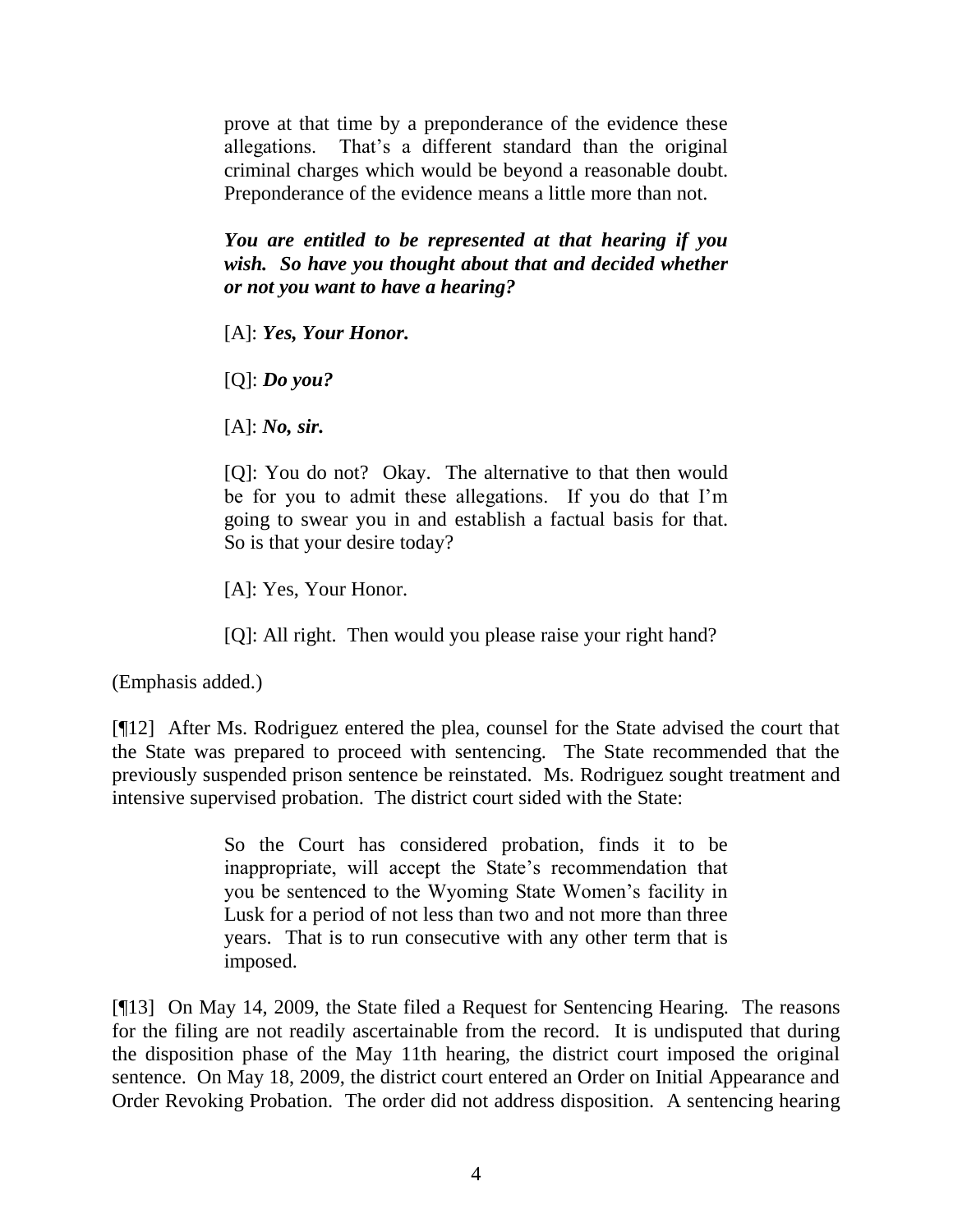was held on June 17, 2009.

[¶14] Prior to the sentencing hearing, Ms. Rodriguez sought the appointment of counsel, and defense counsel was appointed. Shortly after the appointment, defense counsel filed a Motion to Withdraw Admission to Probation Revocation claiming the admission had been obtained in violation of Ms. Rodriguez's right to counsel. That motion was also heard on June 17th. The State opposed the withdrawal of the plea. During argument the prosecutor stated:

> Your Honor, in looking at the transcript from the proceedings that occurred on May 11th, Ms. Rodriguez was advised of all those rights. … The Court then asked—or advised Ms. Rodriguez if she—that she had the right to a trial, a bench trial in this matter, before the Court, *and that she also had the right to be represented by counsel, both at an admission phase and also at an evidentiary or adjudicatory hearing* later down the road.

> Ms. Rodriguez stated that she understood that she had those rights, and the Court asked Ms. Rodriguez what she wanted to do, if she wanted to be represented by an attorney. Ms. Rodriguez said no, she did not wish to be represented by an attorney. And then the Court proceeded to take the plea from Ms. Rodriguez, and then proceeded to sentencing in this matter.

(Emphasis added.)

[¶15] Contrary to the State's assertion, the transcript of the May 11th hearing does not reflect that Ms. Rodriguez was advised of her right to counsel during the admission phase. It reflects only that she was advised of her right to counsel if a subsequent hearing was necessary. Additionally, she was never specifically asked if she waived her right to counsel.

[¶16] The State maintains on appeal that the district court adequately informed Ms. Rodriguez of her right to counsel when it stated: "You are entitled to be represented at that hearing if you wish." We disagree. The advisement of the right to counsel was clearly limited to an evidentiary hearing that would be held only if Ms. Rodriguez denied the allegations of the petition. Ms. Rodriguez should have been advised that she had the right to consult with counsel before entering the plea. *See* W.R.Cr.P. 39(a)(3)(A); W.R.Cr.P. 44(a)(2); Wyo. Stat. Ann. § 7-6-106(a).

[¶17] The State asserts that Ms. Rodriguez knew of her right to counsel because she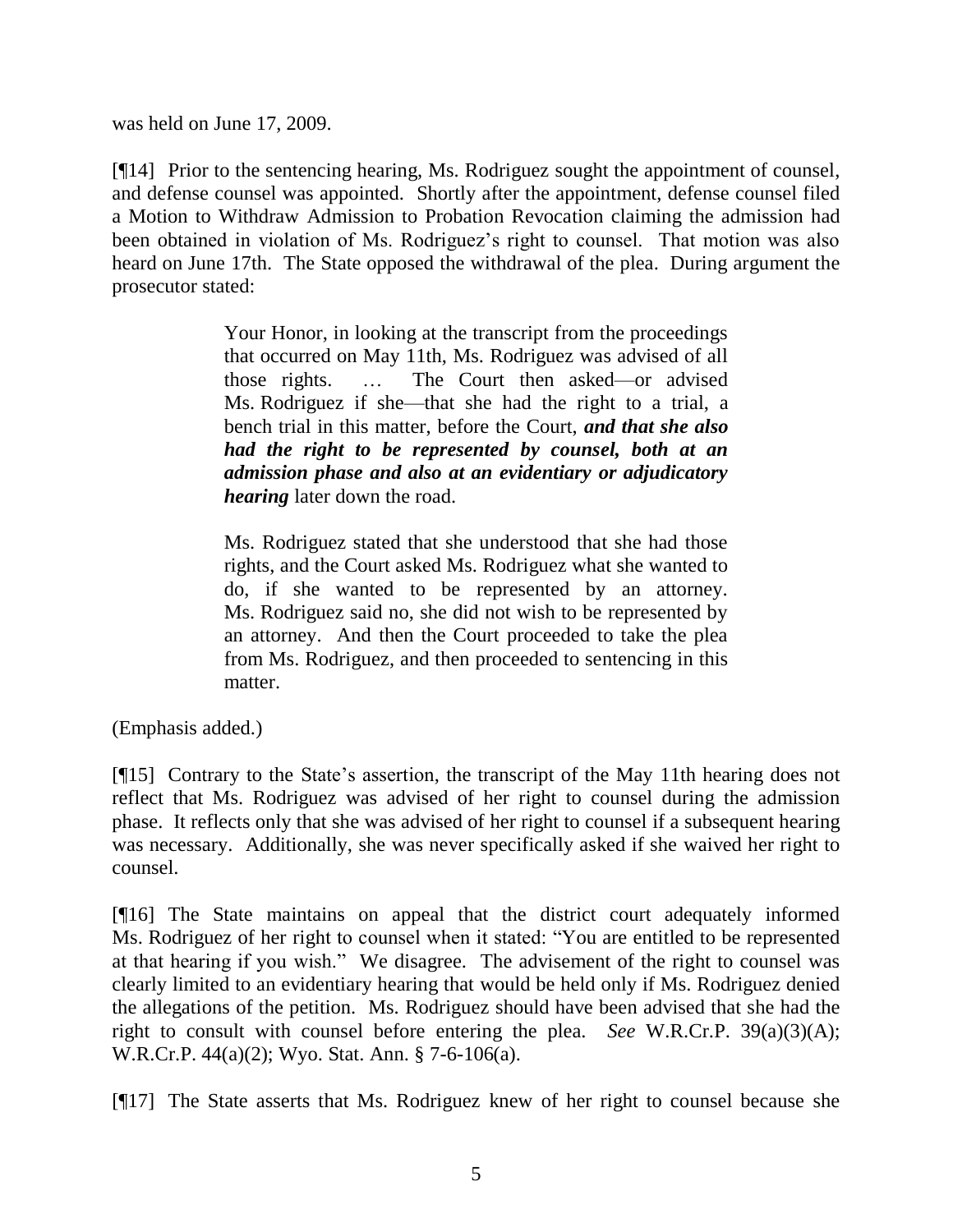made the following statement during the disposition phase of the May 11th hearing:

[Ms. Rodriguez]: And DFS is working with me right now that I am back just so I can have [my daughter] back, Your Honor, that's why I didn't deny these allegations and get a lawyer.

This statement does not establish a valid waiver. It reveals only that Ms. Rodriguez was aware that she was entitled to counsel if she denied the allegations in the petition and the subsequent evidentiary hearing was held. This is consistent with the advisement given by the district court that she was "entitled to be represented *at that hearing*." (Emphasis added.) We cannot read Ms. Rodriguez's statement as a clear, unequivocal waiver of the right to counsel before entering her plea.

[¶18] The State also asserts that the surrounding facts and circumstances of the case establish that Ms. Rodriguez waived the right voluntarily, knowingly, and intelligently. It maintains that although Ms. Rodriguez was relatively young—21 at the time of the revocation—she had a lengthy criminal history and had been involved in numerous probation revocation hearings. The State also asserts that the case was not complicated and it was apparent that Ms. Rodriguez understood the proceedings. The State relies on Wyo. Stat. Ann. § 7-6-107 to support its assertions.

[¶19] Wyo. Stat. Ann. § 7-6-107 is entitled "Waiver of Rights" and states:

A person who has been advised of his rights under W.S. 7-6- 105 may waive any right provided by this act if at the time of or after waiver, the court finds that the person has acted with full awareness of his rights and of the consequences of a waiver and if the waiver is otherwise made according to law. Before making its findings, the court shall consider such factors as the person's age, education, familiarity with the English language and the complexity of the crime involved. A person who knowingly and voluntarily waives his right to counsel and who elects to represent himself shall not be entitled to standby counsel under this act.

According to the plain language of the statute, the defendant may waive her rights only if she is advised of her rights, acts with a full awareness of those rights, and understands the consequences of waiving those rights.

[¶20] When we apply every reasonable presumption against waiver, as we are required to do, we conclude that Ms. Rodriguez did not voluntarily waive her right to counsel. At the May 11th hearing, the district court did not properly advise Ms. Rodriguez of her right to counsel, took no steps to ascertain whether she understood that right, and never